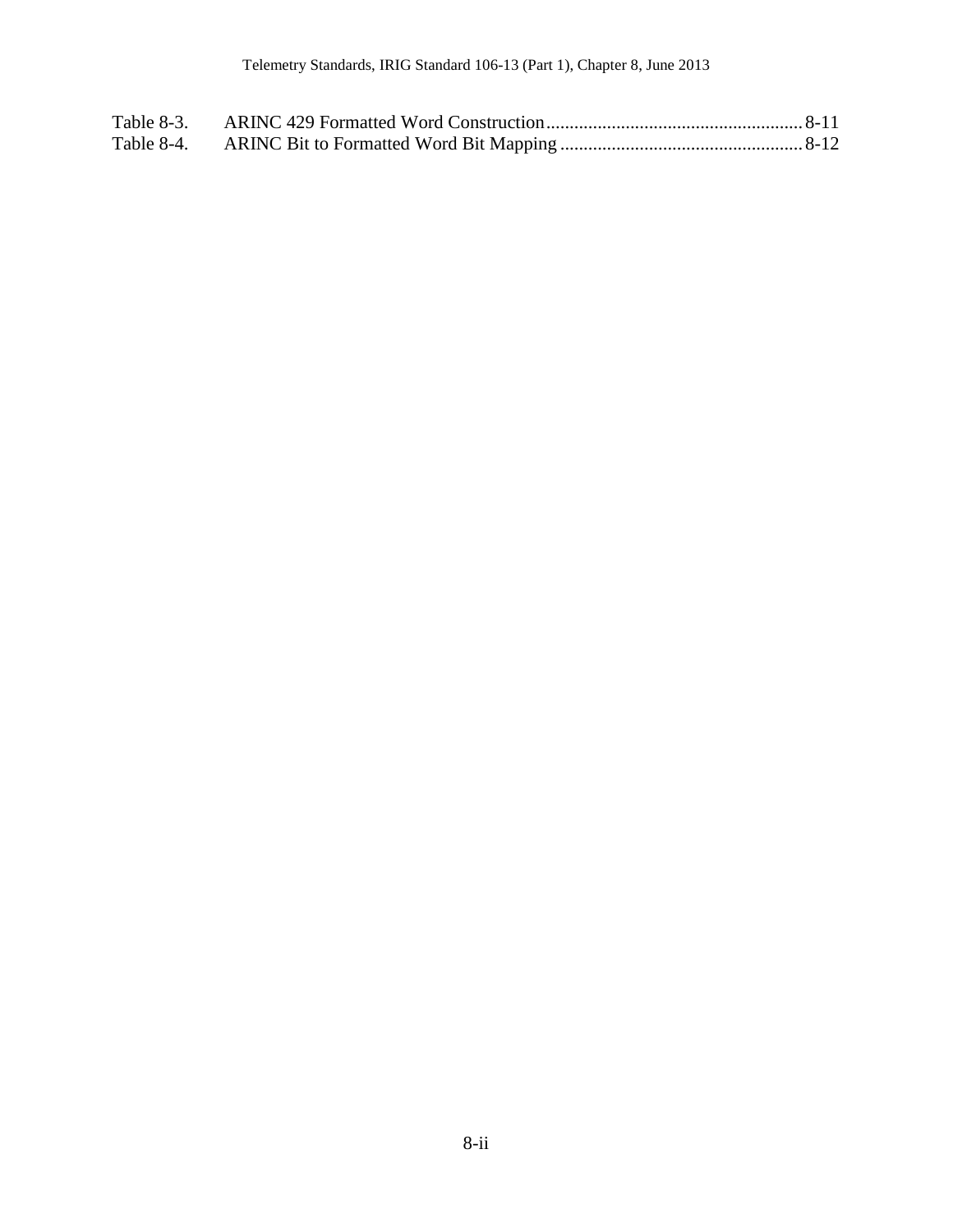# **Acronyms**

<span id="page-2-0"></span>

| Aeronautical Radio, Incorporated    |
|-------------------------------------|
|                                     |
|                                     |
|                                     |
|                                     |
|                                     |
|                                     |
| randomized non-return-to-zero-level |
|                                     |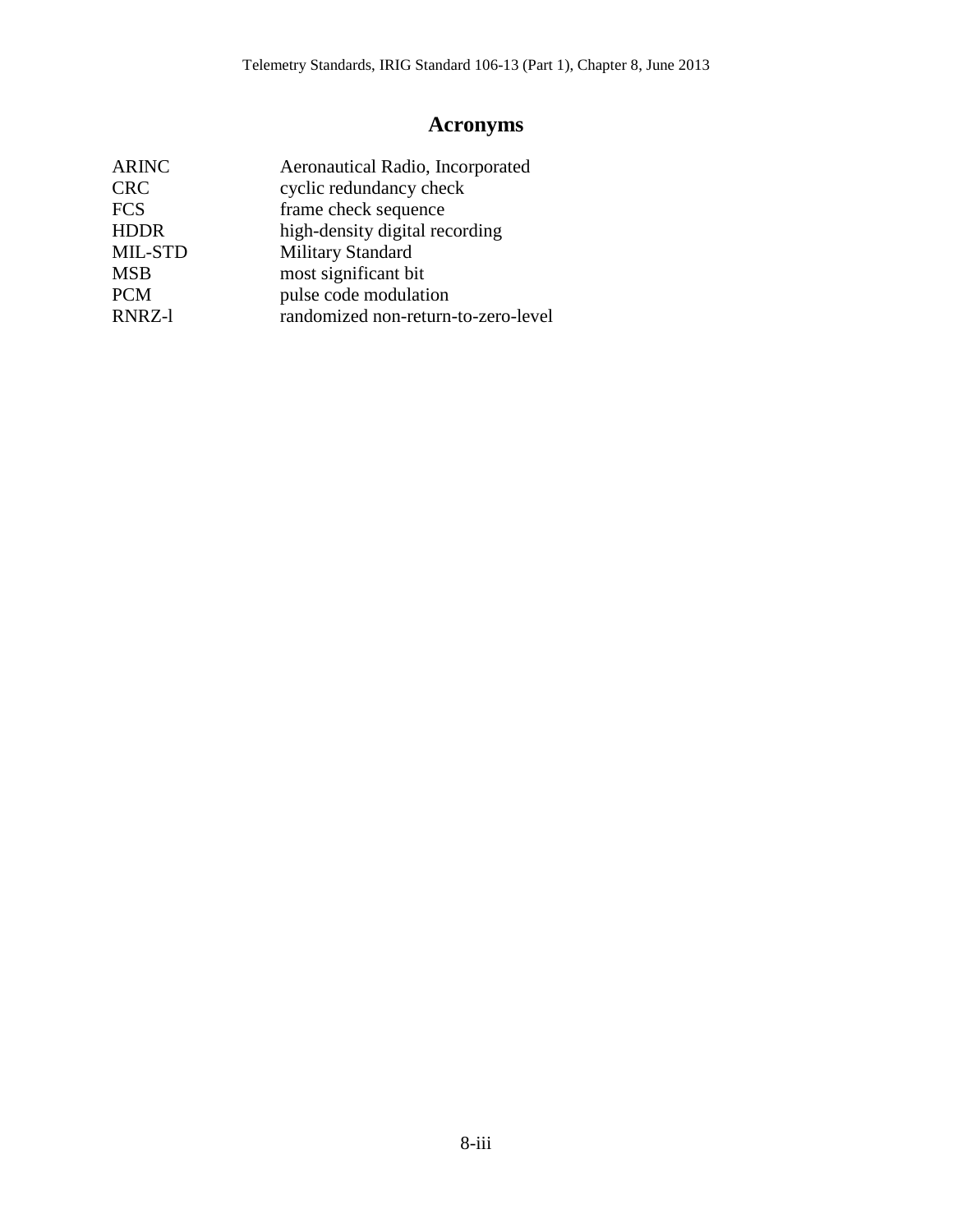This page intentionally left blank.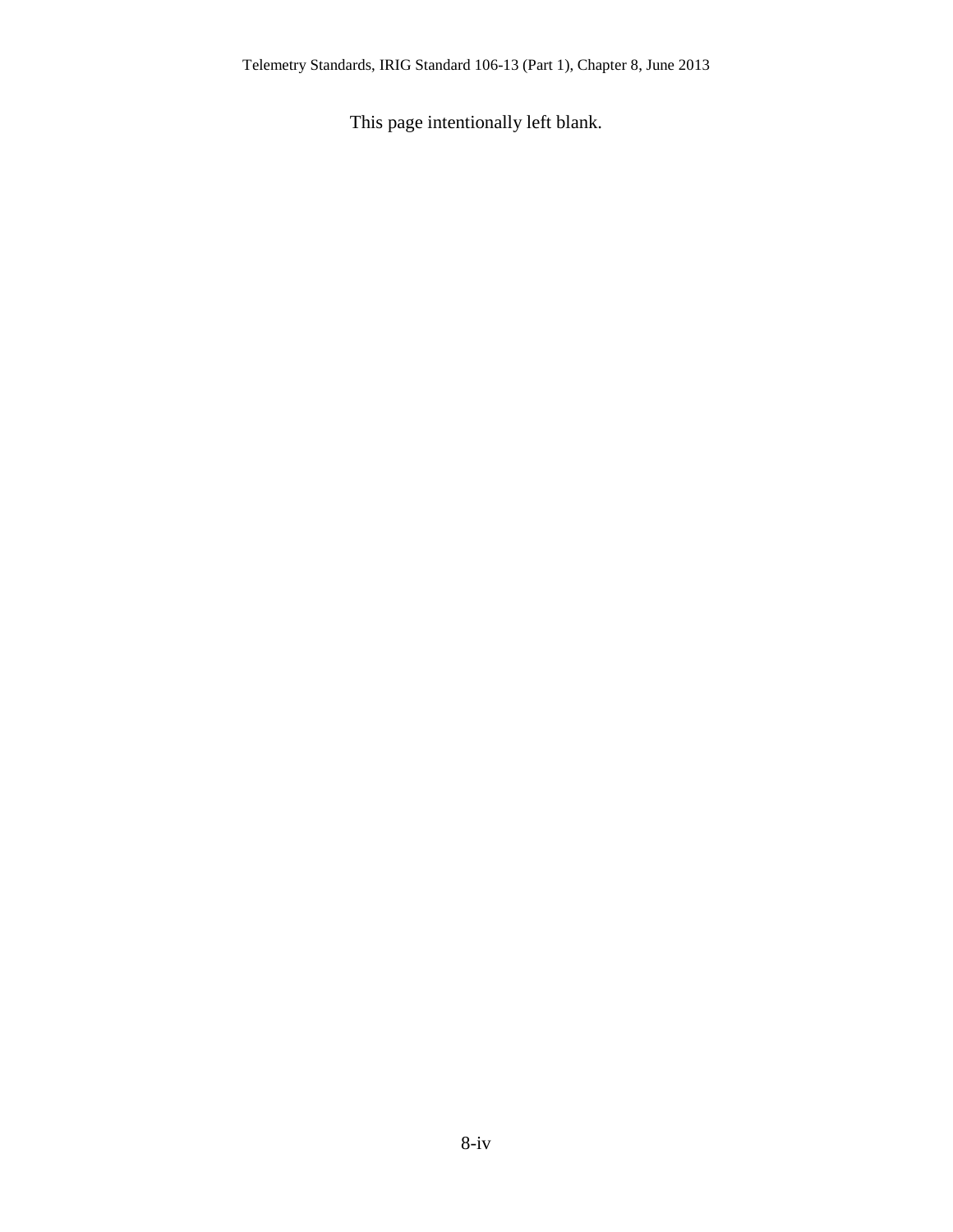# **CHAPTER 8**

# **Digital Data Bus Acquisition Formatting Standard**

### <span id="page-4-0"></span>**8.1 General**

This standard describes output data formats for the acquisition of all the traffic flowing on various digital data buses. The formats permit the capture of data from multiple data buses within a single system. Other constraints, such as radio frequency bandwidth and tape recording time, will dictate the actual number of buses processed by a single system. Standards for both composite telemetry pulse code modulation (PCM) and tape recorder PCM formats are presented.

Although specifically designed to satisfy the requirements of 100 percent Military Standard (MIL-STD) 1553 bus and Aeronautical Radio, Incorporated (ARINC) 429 channel acquisition, the formatting provisions of this standard may be used in other applications when the data source and content are similar enough to permit easy adaptation. Users should contact the appropriate range to ensure any adaptations are compatible with that range.

In addition to the total data capture technique and format presented in this chapter, "Selected Measurement" methods are available to acquire less than 100 percent of bus data. Selected Measurement methods result in PCM formats conforming to [Chapter 4](http://www.wsmr.army.mil/RCCsite/Documents/106-13_Telemetry_Standards/chapter4.pdf) of this standard and fall outside the scope of this chapter.

This chapter presents the general requirements for data formatting followed by individual sections addressing specifics pertaining to MIL-STD-1553 and ARINC 429 respectively.

## <span id="page-4-1"></span>**8.2 Word Structure**

The following subparagraphs describe the general word structure to be used for the formatted output. Specific word structures and definitions are provided as part of each bus/channel subsection.

### <span id="page-4-2"></span>8.2.1 Field Definition

The formatted data shall be a 24-bit word constructed as shown in [Table 8-1.](#page-4-3)

<span id="page-4-3"></span>

|                                                                                                                           | <b>Table 8-1. Word Construction</b>                                |
|---------------------------------------------------------------------------------------------------------------------------|--------------------------------------------------------------------|
| <b>Bit Position</b><br>3<br>4                                                                                             | 22<br>23<br>$\overline{2}$<br>24<br>5<br>8<br>ി<br>6<br>I ( )<br>ч |
| $\mathbf{P}$<br>Bus/<br>Group<br>A<br>$\mathbf R$<br>Ident<br>I<br>Label<br>T<br>Y<br><b>Or</b><br><b>Bus Ident Label</b> | Content<br>Ident<br><b>INFORMATION</b><br>Label<br>Content         |
|                                                                                                                           | A. Field Definition                                                |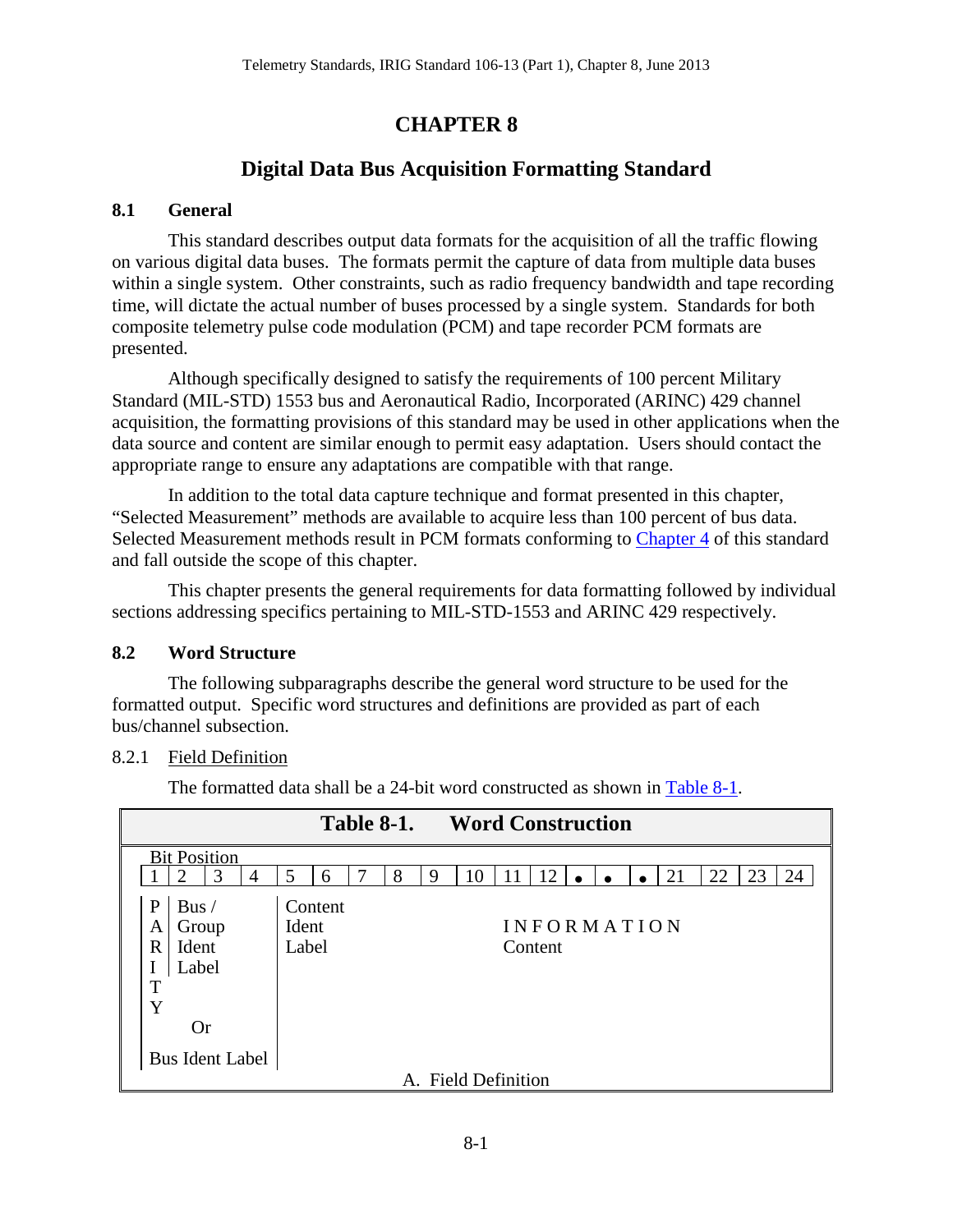| 0000<br>1000<br>Bus /Group 9<br>Bus / Group 1<br>Bus / Group 2<br>Bus /Group 10<br>$0\,0\,0$<br>10<br>$\Omega$<br>Bus / Group 3<br>Bus /Group 11<br>0 0 1<br>$\Omega$<br>101<br>$\Omega$<br>Bus / Group 4<br>Bus /Group 12<br>0 <sub>0</sub><br>$1\Omega$<br>Bus / Group 5<br>Bus /Group 13<br>0100<br>110<br>$\theta$<br>Bus /Group 14<br>Bus / Group 6<br>0 <sub>1</sub><br>$\Omega$<br>$\Omega$<br>$1 \; 1$<br>Bus / Group 7<br>Bus /Group 15<br>1 1 0<br>$\Omega$<br>$\Omega$<br>$\mathbf{1}$<br>Bus / Group 8<br>Bus /Group 16<br>$\Omega$<br>$\overline{1}$<br>$1 \; 1$<br>B. Bus/Group Identification Label Definition; Bits (1) 2, 3, & 4                                                                                                                                    |
|--------------------------------------------------------------------------------------------------------------------------------------------------------------------------------------------------------------------------------------------------------------------------------------------------------------------------------------------------------------------------------------------------------------------------------------------------------------------------------------------------------------------------------------------------------------------------------------------------------------------------------------------------------------------------------------------------------------------------------------------------------------------------------------|
| Bit<br>Bit<br>5678<br>5 6 7 8                                                                                                                                                                                                                                                                                                                                                                                                                                                                                                                                                                                                                                                                                                                                                        |
| $\overline{1}$<br>Time - High Order<br>$\Omega$<br>$1\quad1$<br>The function<br>Time - Low Order<br>0110<br>of these codes<br>Time - Microsecond<br>$\Omega$<br>$\overline{1}$<br>$\Omega$<br>$\Omega$<br>is dependent<br>-1<br><b>Application Specific</b><br>$\mathbf{1}$<br>$\theta$<br>$\Omega$<br>0 <sub>0</sub><br>$\Omega$<br>on the bus<br><b>User Defined</b><br>$\Omega$<br>$\overline{1}$<br>$\overline{0}$<br>$\overline{1}$<br>$\Omega$<br>$\mathbf{0}$<br>type being<br>$0\,0$<br><b>User Defined</b><br>1 0<br>$\overline{1}$<br>$\Omega$<br>Fill Word<br>monitored.<br>$\Omega$<br>0<br>$\Omega$<br>$\Omega$<br><b>Buffer Overflow</b><br>$0\,0\,0$<br>$\Omega$<br>$\Omega$<br>$\Omega$<br>$\Omega$<br>C. Content Identification Label Definition; Bits 5, 6, 7, & 8 |

#### <span id="page-5-0"></span>8.2.2 Most Significant Bit

The most significant bit (MSB) (bit 1) of each formatted word may optionally be an odd parity bit generated for the resulting formatted word or an additional bit appended to the bus/group identification label as described in Paragraph [8.2.3.](#page-5-1)

#### <span id="page-5-1"></span>8.2.3 Bus/Group Identification Label

Each word shall also carry a bus or group identification label as shown in [Table 8-1.](#page-4-3) For this application, a bus refers to a MIL-STD-1553 bus (or dual redundant bus pair) and a group refers to a collection of up to four ARINC 429 channels. The bus/group identification label may optionally be three or four bits in length dependent on the exercise of the option to use or not use a parity bit. If not used, the parity bit, or bit 1, is appended to the bus/group identification label to increase the bus count from a maximum of eight (3 bits) to a maximum of 16 (4 bits).

#### <span id="page-5-2"></span>8.2.4 Content Identification Label

Each incoming bus word, auxiliary/user input, or time word shall be appropriately labeled with a 4-bit content identification label (see [Table 8-1\)](#page-4-3). Content identification labels are specific to each bus type and are detailed in later sections.

#### <span id="page-5-3"></span>8.2.5 Information Content Field

Data extracted from the data bus shall maintain bit order integrity and be inserted into the information content field as specified for each bus type. Transposing or reordering of the bits is not permitted.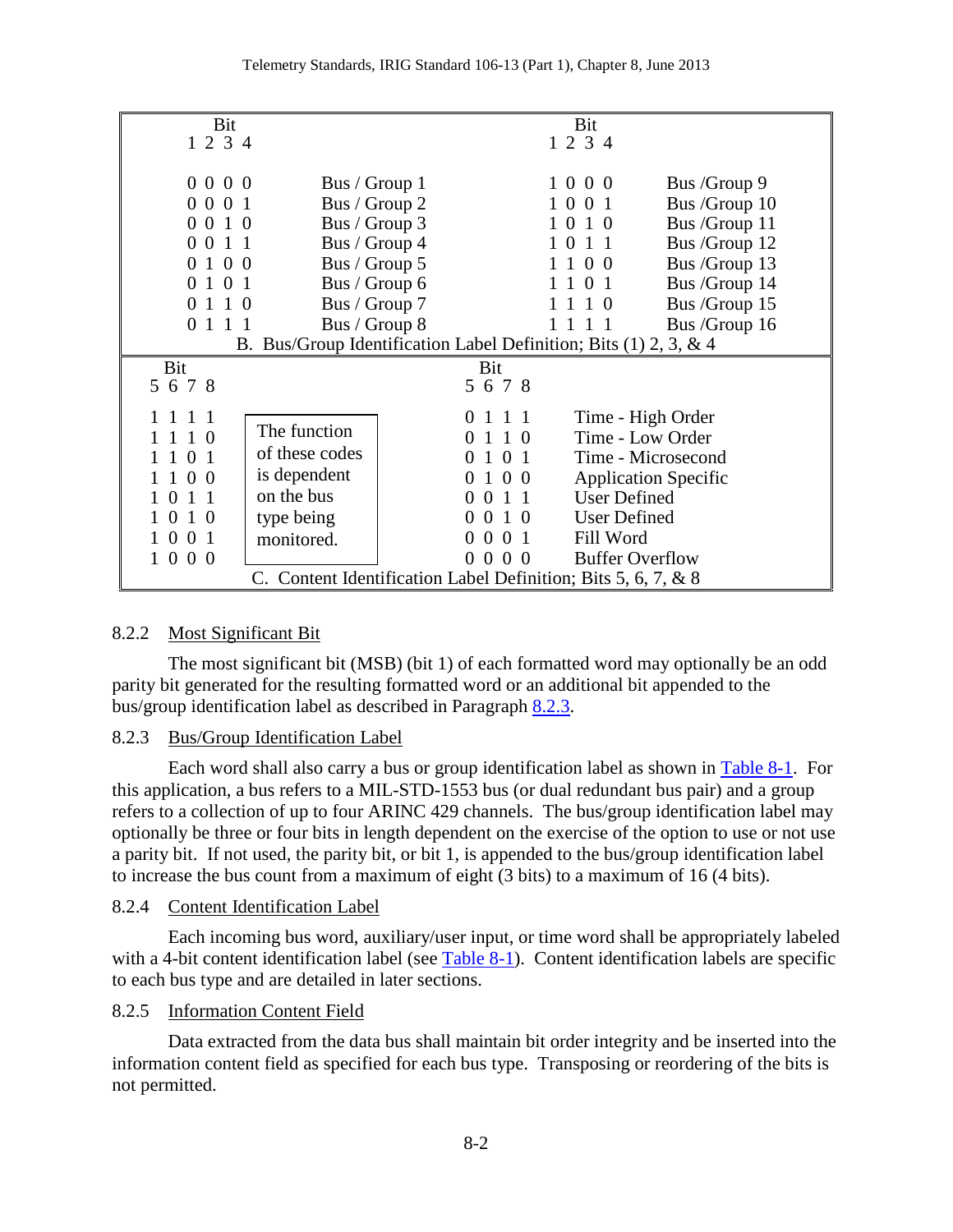# <span id="page-6-0"></span>8.2.6 Fill Words

Fill words, required to maintain continuous PCM output, shall have the following sequence as the information content pattern:

1010 1010 1010 1010 (AAAA hexadecimal)

# <span id="page-6-1"></span>8.2.7 Content Identification Label

The content identification label indicating buffer overflow (0000) and appropriate bus/group identification label tag shall be appended to the first word placed into the buffer after the buffer becomes available for data storage. This word should be an extra word, not the next available piece of data. Bits 9 through 24 are available for system level diagnostics and are not specified here. Tagging in this manner marks the point of data discontinuity and preserves the integrity of the next piece of data.

# <span id="page-6-2"></span>8.2.8 Cyclic Redundancy Check

Cyclic redundancy check (CRC) is a very powerful technique for obtaining data quality. An optional CRC word may be appended as the last positional word of each PCM frame (see [Figure 8-2\)](#page-9-0). The CRC word shall be composed of parity and/or bus/group identification label, content identification label, and 16 bits of a frame check sequence (FCS). The FCS shall fill the information content field (bits 9 - 24). The following CRC-16 polynomial shall be used to generate the FCS. None of the 24 bits making up the entire CRC word shall be used in the calculation of the 16-bit FCS.

CRC-16 polynomial:  $X16 + X15 + X2 + 1$ 



Exercise care when assigning bus identification and content identification label codes to the CRC word. Although a positional word in the frame, legacy-processing algorithms may falsely identify the information if one of the bus data labels (1111 - 1000) is used as the content identification label.

# <span id="page-6-3"></span>**8.3 Time Words**

The following describes the structure and use of time words within the formatted output.

The time words dedicated to providing timing information are defined in [Chapter 4.](http://www.wsmr.army.mil/RCCsite/Documents/106-13_Telemetry_Standards/chapter4.pdf) These time words are designated as high order time, low order time, and microsecond time. The MIL-STD-1553 bus data acquisition applications use an optional fourth time word, designated as response time. The response time word has the same structure as the microsecond time word. Time word structure shall follow the 16-bit per word format shown in [Chapter 4,](http://www.wsmr.army.mil/RCCsite/Documents/106-13_Telemetry_Standards/chapter4.pdf) Figure 4-3, and be placed into the information content field (bits 9 through 24) in bit order.

# <span id="page-6-4"></span>**8.4 Composite Output**

# <span id="page-6-5"></span>8.4.1 Characteristics of a Singular Composite Output Signal

The following subparagraphs describe the characteristics for a singular composite output signal.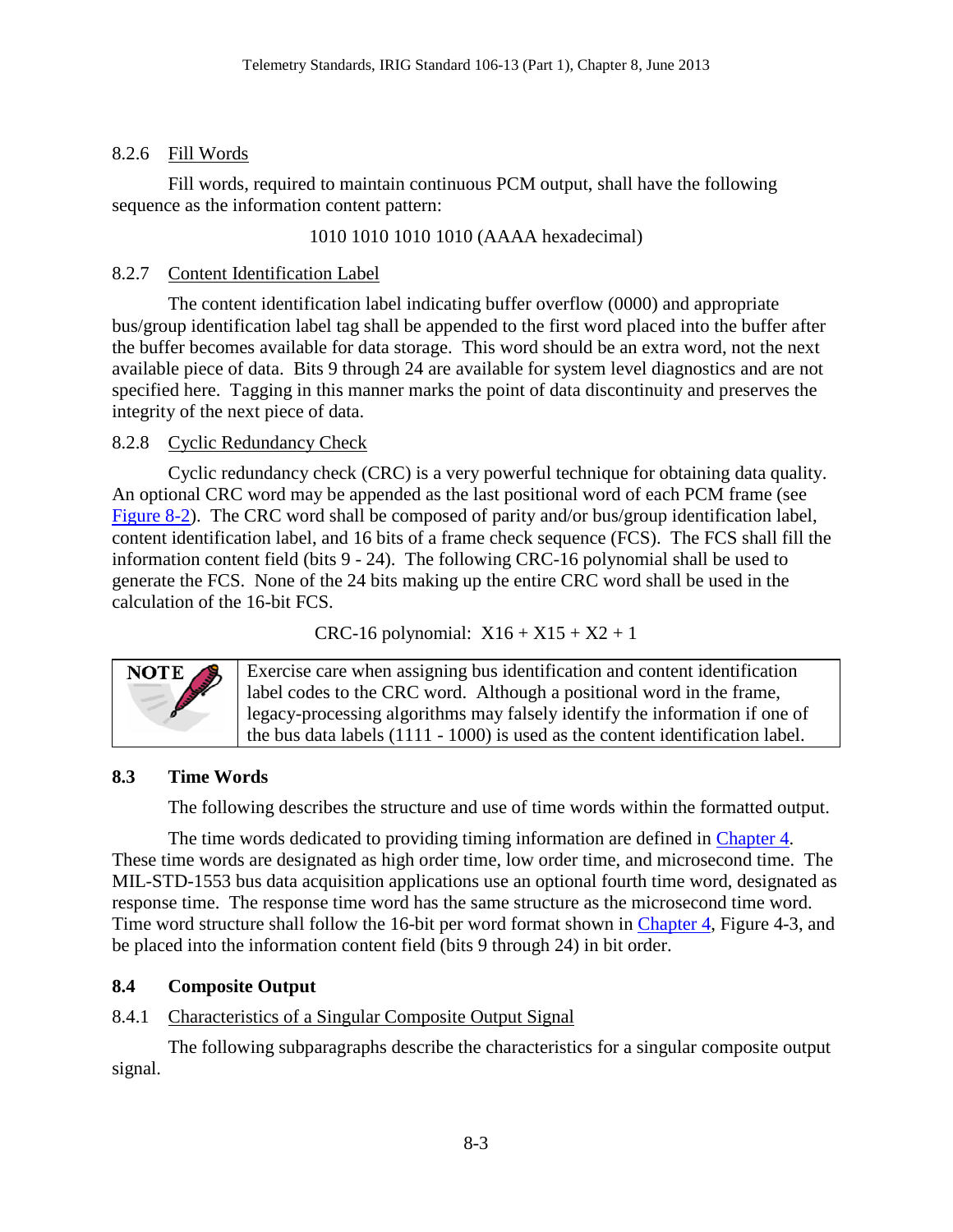- a. The composite, continuous output shall conform to the requirements for Class 2 PCM as stated in [Chapter 4](http://www.wsmr.army.mil/RCCsite/Documents/106-13_Telemetry_Standards/chapter4.pdf) of this standard.
- b. The data shall be transmitted MSB (bit 1) first.
- c. The bit rate is dependent on several factors including bus loading and auxiliary inputs and shall be set to a fixed rate sufficient to preclude any loss of data.
- d. The order of bus words must remain unaltered except in the case of a buffer overflow.
- <span id="page-7-1"></span>e. The frame length shall be fixed using fill words as required and shall be > 128 words and < 512 words including the frame synchronization word.
- <span id="page-7-2"></span>f. The frame synchronization word shall be fixed and 24 consecutive bits in length. The pattern, also shown in [Appendix C,](http://www.wsmr.army.mil/RCCsite/Documents/106-13_Telemetry_Standards/appendixC.pdf) Table C-1, is:

1111 1010 1111 0011 0010 0000 (FAF320 hexadecimal).

g. A frame structure employing frame time is recommended but optional. If frame time is used, the frame structure shall consist of the frame synchronization word, followed by the high order time word, followed by the low order time word, followed by the microsecond time word, followed by the data words from all sources making up the composite signal up to the frame length specified in item [e](#page-7-1) above (also see [Figure 8-1\)](#page-7-0). If frame time is not used, the frame synchronization word shall be followed immediately by the data words. If a CRC word is not used, the last word in the frame is data word N.

| <b>FRAME SYNC</b><br><b>PATTERN</b> |  | <b>FRAME</b><br><b>HIGH TIME</b> |  | <b>FRAME</b><br><b>FRAME</b><br><b>LOW TIME</b><br><b>MICRO TIME</b> |  | <b>DATA</b><br>WORD 1    |
|-------------------------------------|--|----------------------------------|--|----------------------------------------------------------------------|--|--------------------------|
| DATA<br>WORD N-2                    |  | DATA<br>WORD N-1                 |  | <b>DATA</b><br>WORD N                                                |  | <b>CRC</b><br>(OPTIONAL) |
| <b>END OF FRAME</b>                 |  |                                  |  |                                                                      |  |                          |

Figure 8-1. Composite Frame Structure

- <span id="page-7-0"></span>h. The following describes the recommended techniques for recording the composite output signal.
	- (1) Longitudinal recording shall conform to the PCM recording provisions [Appendix](http://www.wsmr.army.mil/RCCsite/Documents/106-13_Telemetry_Standards/AppendixD.pdf) D of this standard.
	- (2) Recording using parallel high-density digital recording (HDDR) or rotary head recorders offers the advantage of inputting a single high bit rate signal to the recording system. The input PCM signal shall conform to the appropriate sections of this standard.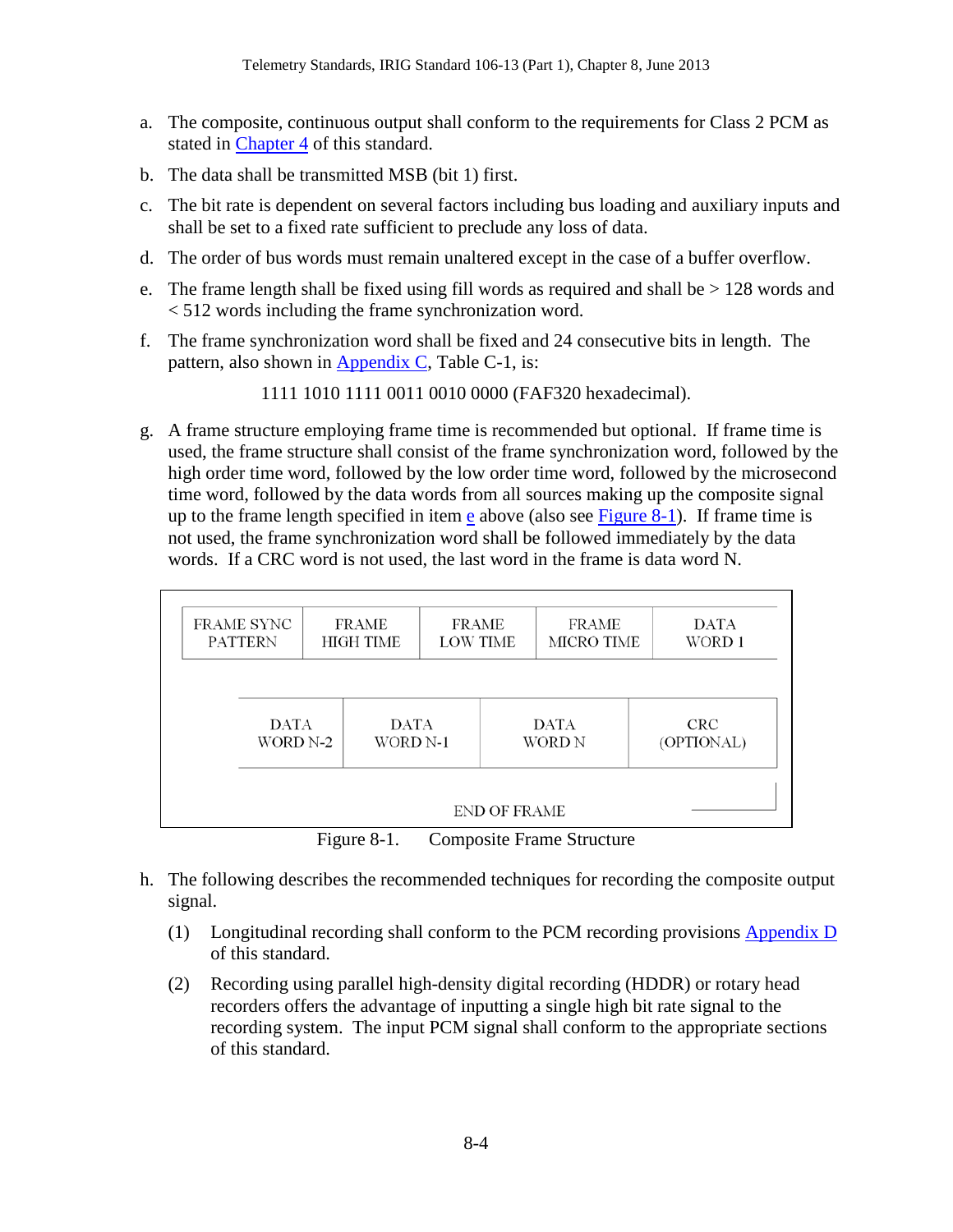(3) If recording using digital recorders or other non-continuous recording processes with buffered inputs, the fill words, inserted to provide a continuous output stream, may be eliminated.



Additional care must be exercised in data processing and reduction if the last word in a composite stream is a MIL-STD-1553 command word. The associated message time tag will not appear until after the synchronization and time words in the next frame.

# <span id="page-8-0"></span>**8.5 Single Bus Track Spread Recording Format**

### <span id="page-8-1"></span>8.5.1 Single Bus Recording Technique Characteristics

The following subparagraphs describe the characteristics of a single bus recording technique using a multiple tape track spread output format.

- a. The target tape recorder/reproducer for a track spread format is a longitudinal fixed-head machine described in [Appendix D](http://www.wsmr.army.mil/RCCsite/Documents/106-13_Telemetry_Standards/AppendixD.pdf) of this standard and not one employing parallel HDDR or rotary head recording characteristics.
- b. The code generated for longitudinal tape recording shall be randomized non-return-to-zero-level (RNRZ-L) or bi-phase-level as described in [Chapter 4](http://www.wsmr.army.mil/RCCsite/Documents/106-13_Telemetry_Standards/chapter4.pdf) and [Appendix D](http://www.wsmr.army.mil/RCCsite/Documents/106-13_Telemetry_Standards/AppendixD.pdf) of this standard.



Bit rates less than 200,000 bits per second are not recommended when using RNRZ-L.

- c. To extend recording time while still acquiring 100 percent of bus data, a multiple track spread recording technique is presented as follows.
	- (1) When necessary to use more than one tape recording track (to extend record time), separate PCM streams shall be created and delayed by 24/TK bits with respect to each other, where TK represents the number of tape tracks used for a given bus.
	- (2) When multiple track-spread recording is required, the track spread shall be on a bus basis such as bus number 1 spread over four tracks, and bus number 2 spread over two tracks. The maximum number of tracks per bus shall be limited to four.



- (3) Each stream shall have a frame synchronization pattern 24 bits in length, conforming to item  $\underline{f}$  of Subsection [8.4.1.](#page-6-5)
- (4) The word structure shall be identical to that described in Paragraph [8.2.](#page-4-1)
- (5) The frame length shall be fixed and shall be the same for each track used for a given bus. The frame length shall conform to the requirements of item [e](#page-7-1) in Subsection [8.4.1.](#page-6-5)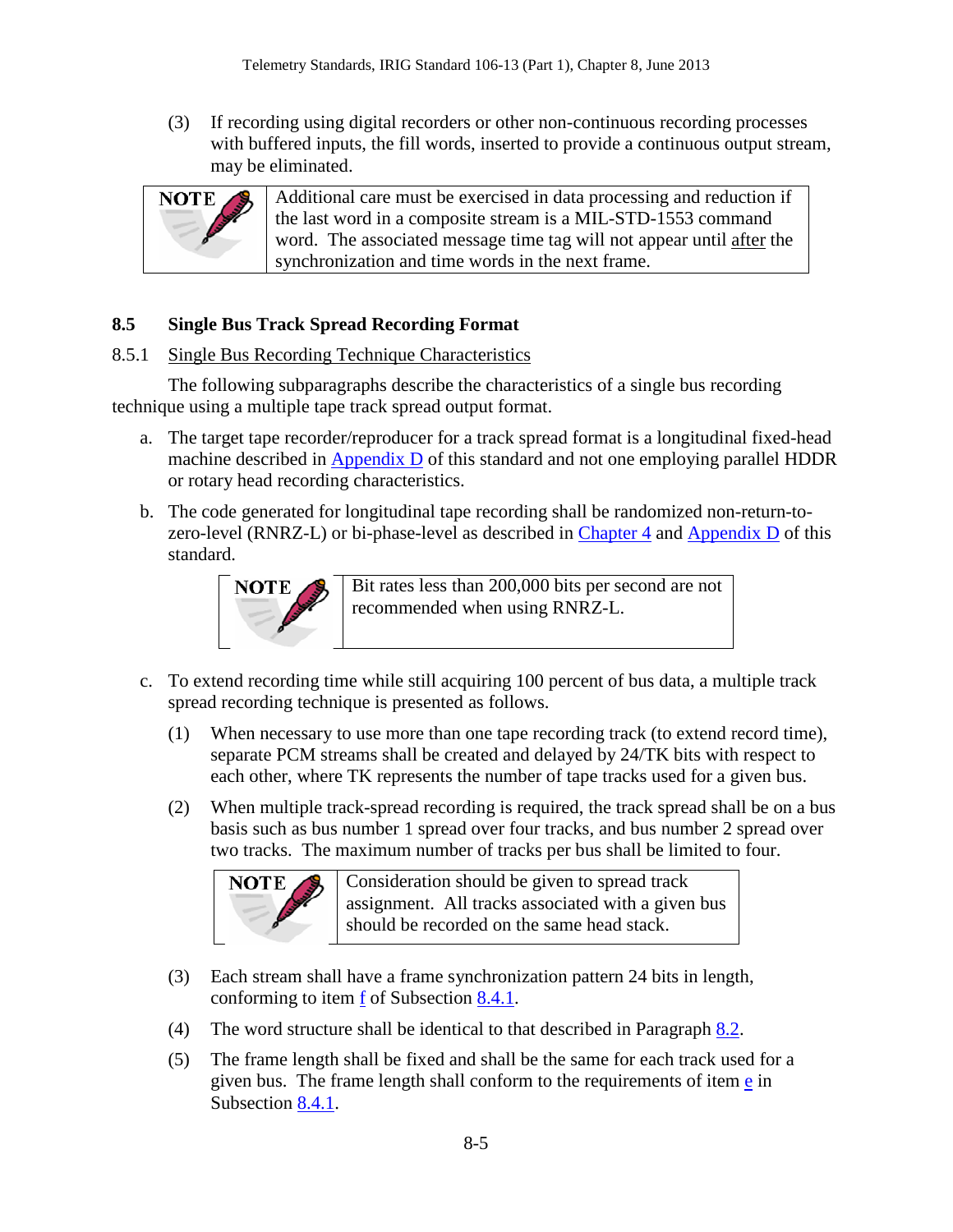- (6) The data shall be formatted such that it is transmitted (recorded) MSB (bit 1) first.
- (7) The use of a CRC word as described in Subparagraph  $8.2.8$  is optional. If used in the track spread application, a CRC word must be generated and appended to each of the PCM frames for that bus.
- (8) A structure employing frame time is recommended but optional. The following describes a four-track spread example using frame time.
	- TK1. The PCM stream designated TK1 shall be constructed as the frame synchronization word, followed by the high order frame time word, followed by data words (see [Figure 8-2\)](#page-9-0).



<span id="page-9-0"></span>Figure 8-2. Multiple Tape Track Spread Format (4-Track Spread Example)

- TK2. The PCM stream designated TK2 shall be constructed as the frame synchronization word, followed by the low order frame time word, followed by data words.
- TK3. The PCM stream designated TK3 shall be constructed as the frame synchronization word, followed by the microsecond frame time word, followed by data words.
- TK4. The PCM stream designated TK4 shall be constructed as the frame synchronization word, followed by the first data word, followed by other data words.



Schemes using one, two, or three tracks for a given bus shall follow like construction; that is, sequencing through the data track by track. If frame time is not used, data words shall immediately follow the frame synchronization patterns.

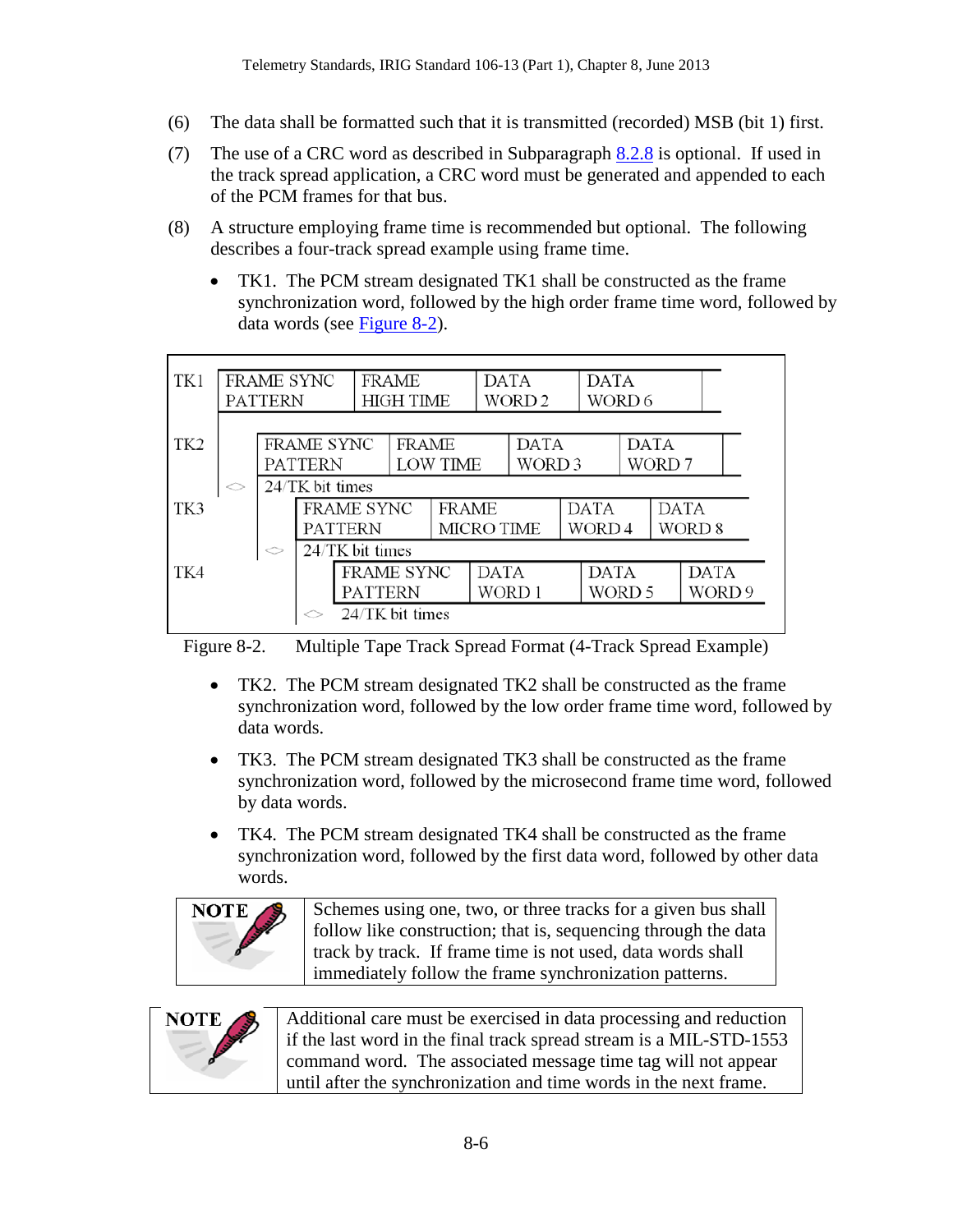### <span id="page-10-0"></span>**8.6 MIL-STD-1553**

The following subsections describe specific formatting requirements for the 100 percent acquisition of MIL-STD-1553 bus information.

#### <span id="page-10-1"></span>8.6.1 Definitions

- a. Bus Monitor. The terminal assigned the task of receiving bus traffic and extracting all information to be used at a later time.
- b. Data Bus. All hardware including twisted shielded pair cables, isolation resistors, and transformers required to provide a single data path between the bus controller and all associated remote terminals.
- c. Dual Redundant Data Bus. The use of two data buses to provide multiple paths between the subsystems.
- d. Bus Loading. The percentage of time the data bus is active.
- e. Maximum Burst Length. The maximum length of a continuous burst of messages with minimum length message gaps.
- <span id="page-10-4"></span>f. Bus Error. A condition that violates the definition of MIL-STD-1553 word structure. Conditions such as synchronization, Manchester, parity, non-contiguous data word, and bit count/word errors are all considered word type errors. System protocol errors such as incorrect word count/message and illegal mode codes are not considered bus errors.

### <span id="page-10-2"></span>8.6.2 Source Signal

The source of data is a signal conforming to MIL-STD-1553. Format provisions are made for a dual redundant data bus system. The interface device performing the data acquisition shall be configured as a bus monitor. [Figure 8-3](#page-10-3) depicts in block diagram form the concept of 100 percent MIL-STD-1553 bus data acquisition.



<span id="page-10-3"></span>Figure 8-3. System Block Diagram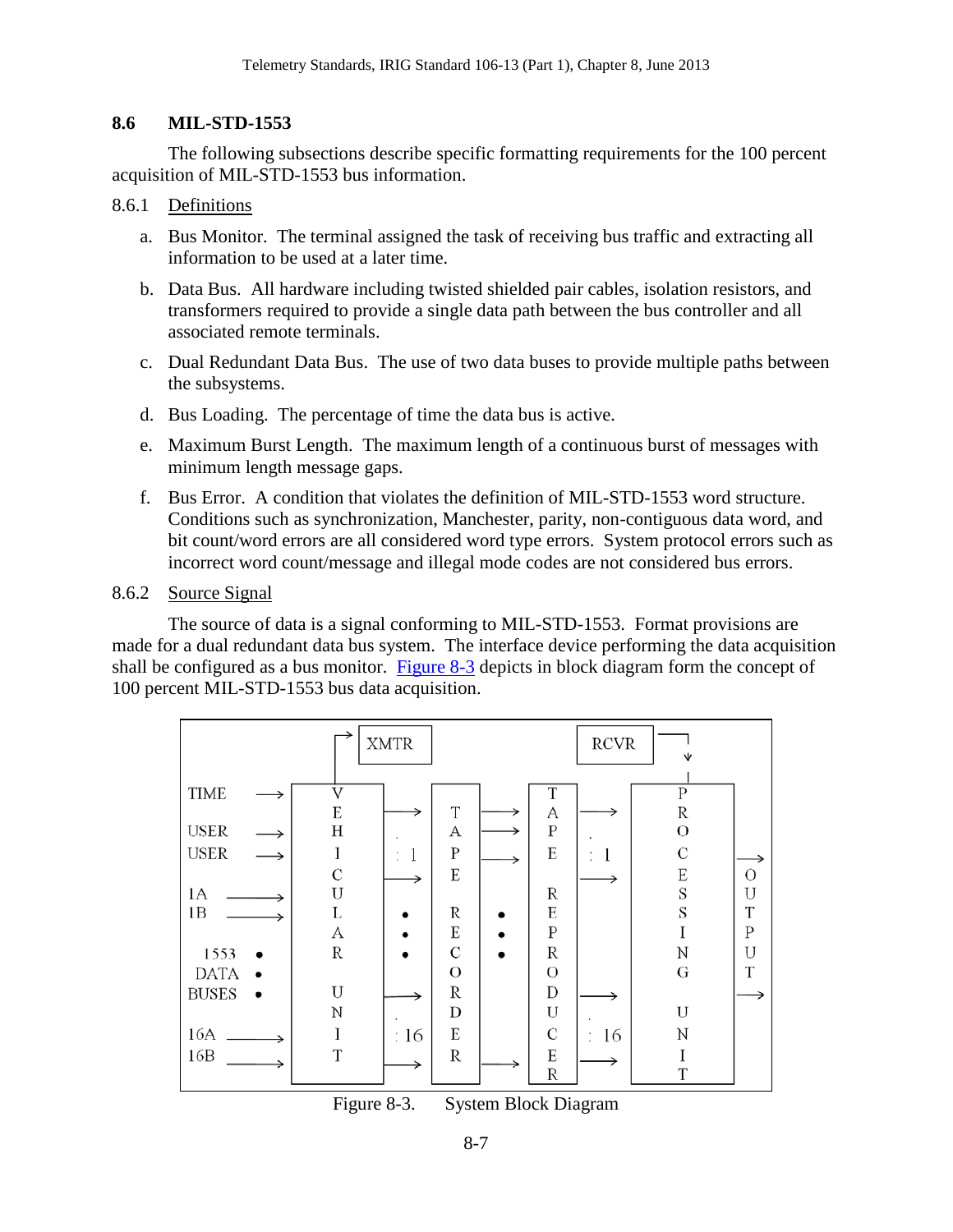

In the design of the interface to the MIL-STD-1553 bus, it may be necessary to include buffers to prevent loss of data and to conserve bandwidth. The buffer size is influenced by bus loading, maximum burst length, output bit rate, tape recording speed, time tagging, and auxiliary inputs.

## <span id="page-11-0"></span>8.6.3 Word Structure

The specific word structure provisions to be used for MIL-STD-1553 bus formatted output are described below.

- a. The formatted data shall be a 24-bit word constructed as shown in [Table 8-1](#page-4-3) and Table [8-2.](#page-11-1)
- <span id="page-11-2"></span>b. The information extracted from the MIL-STD-1553 bus shall have the synchronization pattern and parity bit removed.
- c. Each incoming MIL-STD-1553 word (Command, Status, or Data), auxiliary input, or time word shall be appropriately labeled with a 4-bit Content Identification Label as described in [Table 8-1](#page-4-3) and [Table 8-2.](#page-11-1)
- d. Data extracted from the MIL-STD-1553 bus shall maintain bit order integrity in the information field for a command, status, data, and error word. Bit position 4 in the MIL-STD-1553 bus word shall be placed into bit position 9 in the formatted data word. The remaining bits of the MIL-STD-1553 bus word shall be placed in successive bit positions in the formatted data word. Transposing or reordering of the bits is not permitted.
- e. For bus errors as defined in item [f](#page-10-4) of Subsection [8.6.1](#page-10-1) (Error A 1100 or Error B 1000), the synchronization pattern and the parity [b](#page-11-2)it are removed as stated in item  $\frac{b}{c}$  above. The Information Content bits, 9 - 24, of the formatted word shall contain the resulting 16-bit pattern extracted from the bus.

<span id="page-11-1"></span>

| <b>Table 8-2.</b>                                                                                                                                   | <b>MIL-STD-1553 Formatted Word Construction</b>                                        |
|-----------------------------------------------------------------------------------------------------------------------------------------------------|----------------------------------------------------------------------------------------|
| <b>BIT POSITION</b>                                                                                                                                 | 12<br>22<br>23<br>24<br>10<br>6                                                        |
| <b>BUS</b><br>P<br><b>IDENT</b><br>A<br><b>LABEL</b><br>$\mathbf R$<br>T<br>Y<br>OR.<br><b>BUS IDENT</b><br><b>LABEL</b><br><b>Field Definition</b> | <b>CONTENT</b><br><b>IDENT</b><br><b>INFORMATION</b><br><b>LABEL</b><br><b>CONTENT</b> |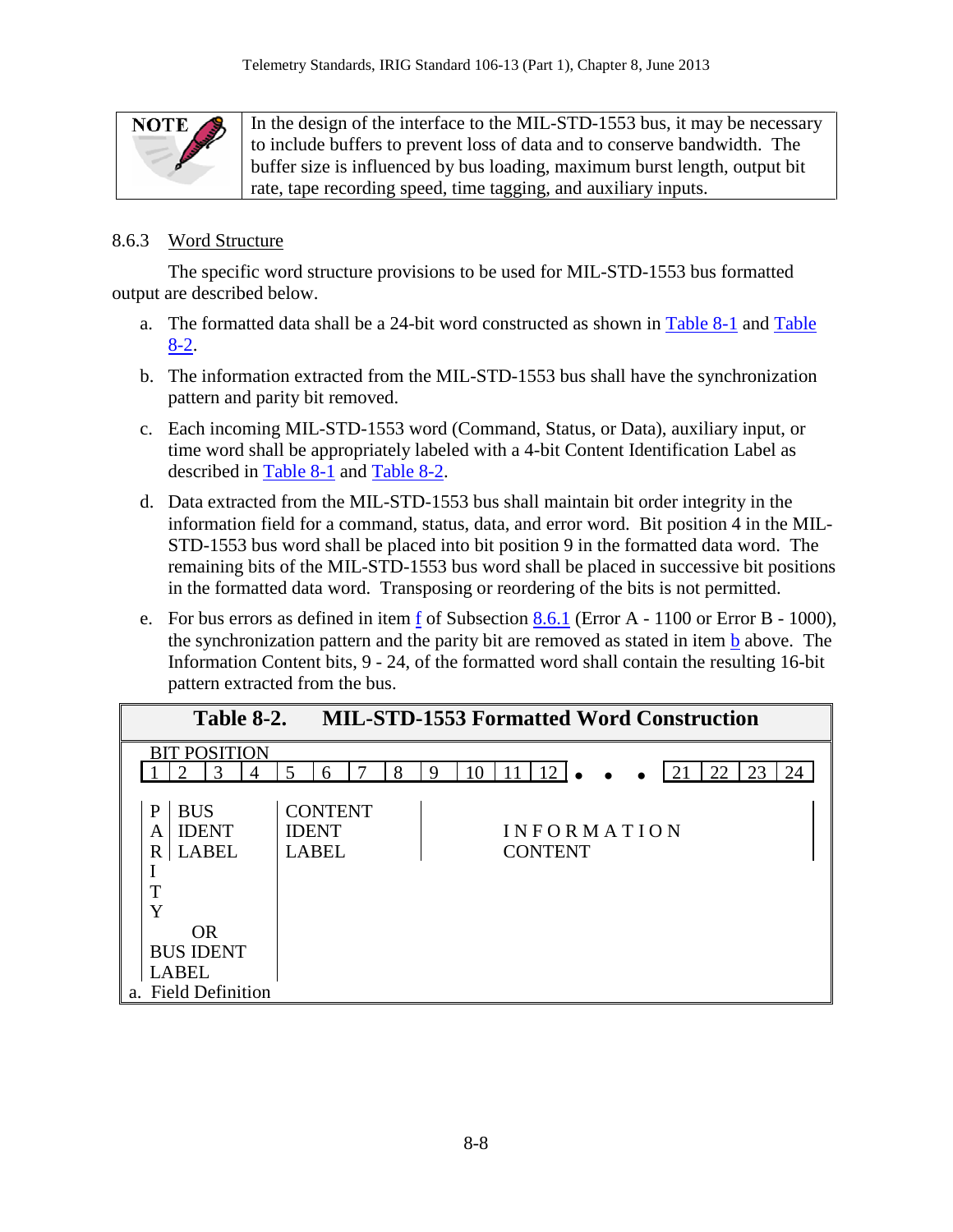| <b>BIT</b>                                                                    | <b>BIT</b>                                |  |  |  |  |  |
|-------------------------------------------------------------------------------|-------------------------------------------|--|--|--|--|--|
| 2 3 4<br>$\mathbf{1}$                                                         | 1 2 3 4                                   |  |  |  |  |  |
| $0\,0\,0$<br><b>BUS1</b><br>$\mathbf{0}$                                      | BUS <sub>9</sub><br>1 0 0 0               |  |  |  |  |  |
| $\overline{0}$<br>$0\;0\;1$<br>BUS <sub>2</sub>                               | 1 0 0 1<br><b>BUS 10</b>                  |  |  |  |  |  |
|                                                                               |                                           |  |  |  |  |  |
| BUS <sub>3</sub><br>$\boldsymbol{0}$<br>010                                   | <b>BUS</b> 11<br>1 0 1 0                  |  |  |  |  |  |
| $\theta$<br>011<br>BUS <sub>4</sub>                                           | <b>BUS 12</b><br>1 0 1 1                  |  |  |  |  |  |
| $\boldsymbol{0}$<br>1 0 0<br>BUS <sub>5</sub>                                 | 1 1 0 0<br><b>BUS 13</b>                  |  |  |  |  |  |
| $\overline{0}$<br>$1 \t0 \t1$<br>BUS <sub>6</sub>                             | <b>BUS 14</b><br>$1 \t0 \t1$<br>1         |  |  |  |  |  |
| $\theta$<br><b>BUS7</b><br>$1 \; 1 \; 0$                                      | <b>BUS 15</b><br>1<br>$\overline{0}$      |  |  |  |  |  |
| $\overline{0}$<br>BUS <sub>8</sub><br>1 1 1                                   | <b>BUS 16</b><br>1111                     |  |  |  |  |  |
| b. MIL-STD-1553 Bus/Group Identification Label Definition; Bits (1) 2, 3, & 4 |                                           |  |  |  |  |  |
| <b>BIT</b>                                                                    | <b>BIT</b>                                |  |  |  |  |  |
| 5 6 7 8                                                                       | 5 6 7 8                                   |  |  |  |  |  |
|                                                                               |                                           |  |  |  |  |  |
| $1 \t1 \t1 \t1$<br><b>COMMAND A</b>                                           | 0111<br><b>TIME - HIGH ORDER</b>          |  |  |  |  |  |
| <b>STATUS A</b><br>1 1 1 0                                                    | <b>TIME - LOW ORDER</b><br>0110           |  |  |  |  |  |
| 1 1 0 1<br>DATA A                                                             | 0101<br><b>TIME - MICROSECOND</b>         |  |  |  |  |  |
| 1 1 0 0<br><b>ERROR A</b>                                                     | 0100<br><b>TIME - RESPONSE</b>            |  |  |  |  |  |
| 1 0 1 1<br><b>COMMAND B</b>                                                   | $0 \t0 \t1 \t1$<br><b>USER DEFINED</b>    |  |  |  |  |  |
| 1010<br><b>STATUS B</b>                                                       | <b>USER DEFINED</b><br>0 0 1 0            |  |  |  |  |  |
| 1 0 0 1<br>DATA B                                                             | 0 0 0 1<br><b>FILL WORD</b>               |  |  |  |  |  |
| 1000<br><b>ERROR B</b>                                                        | $0\; 0\; 0\; 0$<br><b>BUFFER OVERFLOW</b> |  |  |  |  |  |
|                                                                               |                                           |  |  |  |  |  |
| NOTE:                                                                         |                                           |  |  |  |  |  |
| $A =$ primary channel of the dual redundant bus; $B =$ secondary channel      |                                           |  |  |  |  |  |
| c. MIL-STD-1553 Content Identification Label Definition; Bits 5, 6, 7, & 8    |                                           |  |  |  |  |  |
|                                                                               |                                           |  |  |  |  |  |

#### <span id="page-12-0"></span>8.6.4 Time Words

#### 8.6.4.1 Time Tagging

If time tagging of the occurrence of MIL-STD-1553 messages is necessary to satisfy user requirements, the first command word of the message shall be time tagged. The time words shall immediately follow the first command word in the following order: high order time, low order time, and microsecond time.

### 8.6.4.2 Response Time Word

The optional response time word shall have one-microsecond resolution and shall indicate the response time of the data bus. The response time word shall immediately precede the status word associated with it.

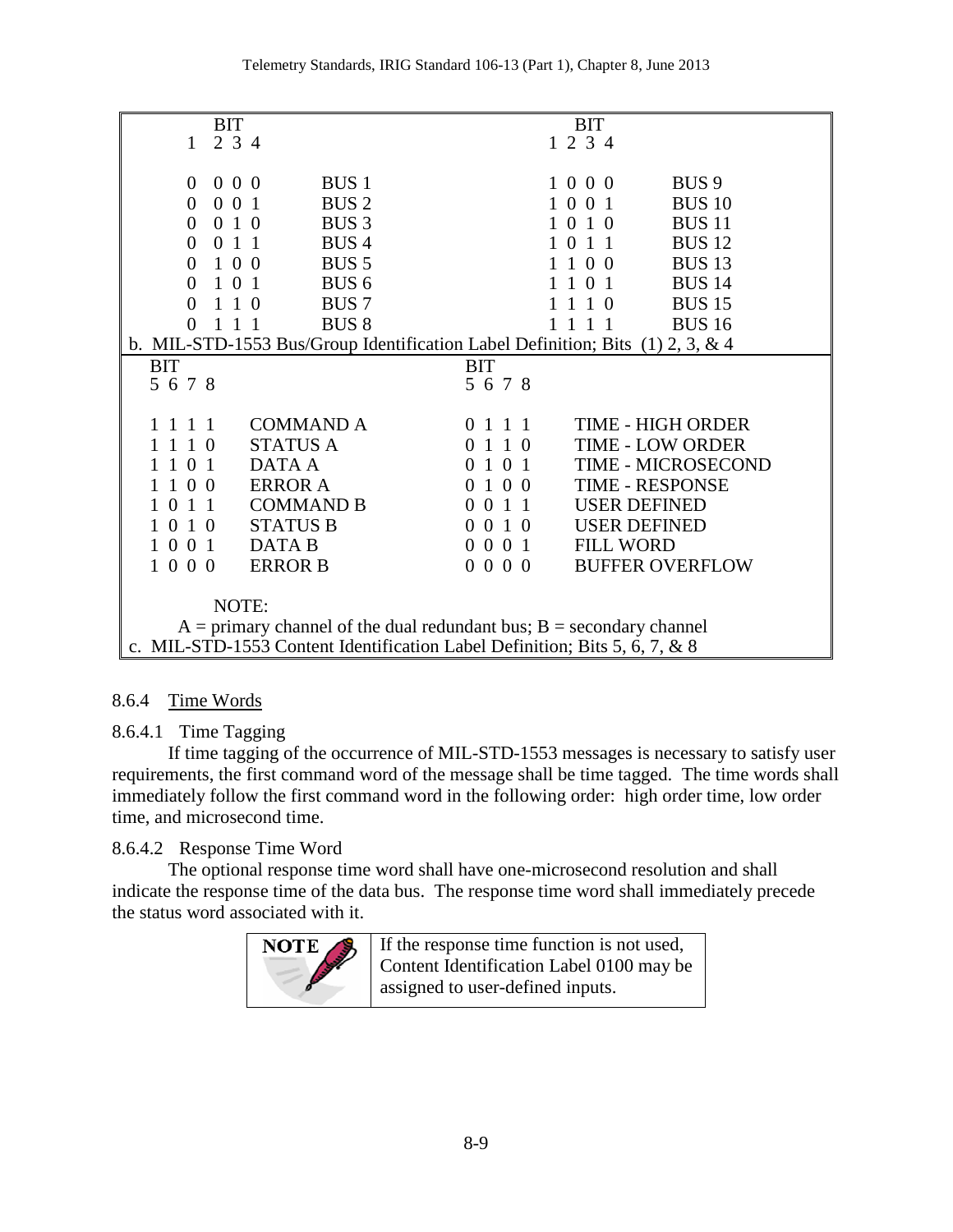## <span id="page-13-0"></span>**8.7 ARINC 429**

The following subsections describe specific formatting requirements for the 100 percent acquisition of ARINC 429 channel information.

## <span id="page-13-1"></span>8.7.1 Definitions

- a. Monitor. The receiver or sink assigned the task of receiving bus traffic and extracting all information to be used at a later time.
- b. Data Bus. All hardware including twisted shielded pair cables, required to provide a single data path between the transmitter or source and the associated receivers or sinks.
- <span id="page-13-5"></span>c. Channel Error. Conditions detected which violate the definition of ARINC 429 word structure as specified in ARINC specification 429P1, 429P2, and 429P3. Conditions such as parity and bit count/word errors are all considered among word type errors. System protocol errors are not considered bus errors.

## <span id="page-13-2"></span>8.7.2 Source Signal

The source of data is a signal conforming to ARINC 429. Format provisions are made for up to 64 channels. The interface device performing the data acquisition shall be configured as a monitor. In principle, [Figure 8-3](#page-10-3) depicts in block diagram form the concept of 100 percent bus data acquisition.

### <span id="page-13-3"></span>8.7.3 Word Structure

The following descriptions contain specific word structure provisions to be used for the ARINC 429 formatted output.

- a. The formatted data shall be a 24-bit word constructed as shown in [Table 8-1](#page-4-3) and [Table](#page-14-0)  [8-3.](#page-14-0)
- b. Each incoming ARINC 429 word, auxiliary input, or time word shall be appropriately labeled with a 4-bit Content Identification Label as described in [Table 8-1](#page-4-3) and [Table 8-3.](#page-14-0)
- c. The format provides for addressing of up to 64 channels. Each Bus/Group Identification Label (designated GROUP X) may be associated with up to 4 independent ARINC 429 channels through the use of a High and Low Syllable technique described in item [d](#page-13-4) below and shown in [Table 8-4.](#page-15-1)
- <span id="page-13-4"></span>d. Data extracted from the ARINC 429 channel shall maintain bit order integrity in the Information Content field. Each ARINC 429 word is 32 bits in length. To accommodate this word length within the described format, each ARINC word is divided into two segments, each 16 bits in length. These segments will be referred to as ARINC High Syllable and ARINC Low Syllable. [Table 8-4](#page-15-1) describes the mapping of the 32-bit ARINC 429 word into the Information Content bits (9 -24) of the ARINC High and Low Syllable words. Transposing or reordering of the bits is not permitted.
- e. For [c](#page-13-5)hannel errors defined in item  $\tilde{c}$  of Subsection [8.7.1,](#page-13-1) the following procedure shall be followed. An error word shall be generated using the appropriate bus/group identification label and 0100 as the content identification label. Bits 9-12 shall contain the content identification label code associated with the appropriate ARINC high syllable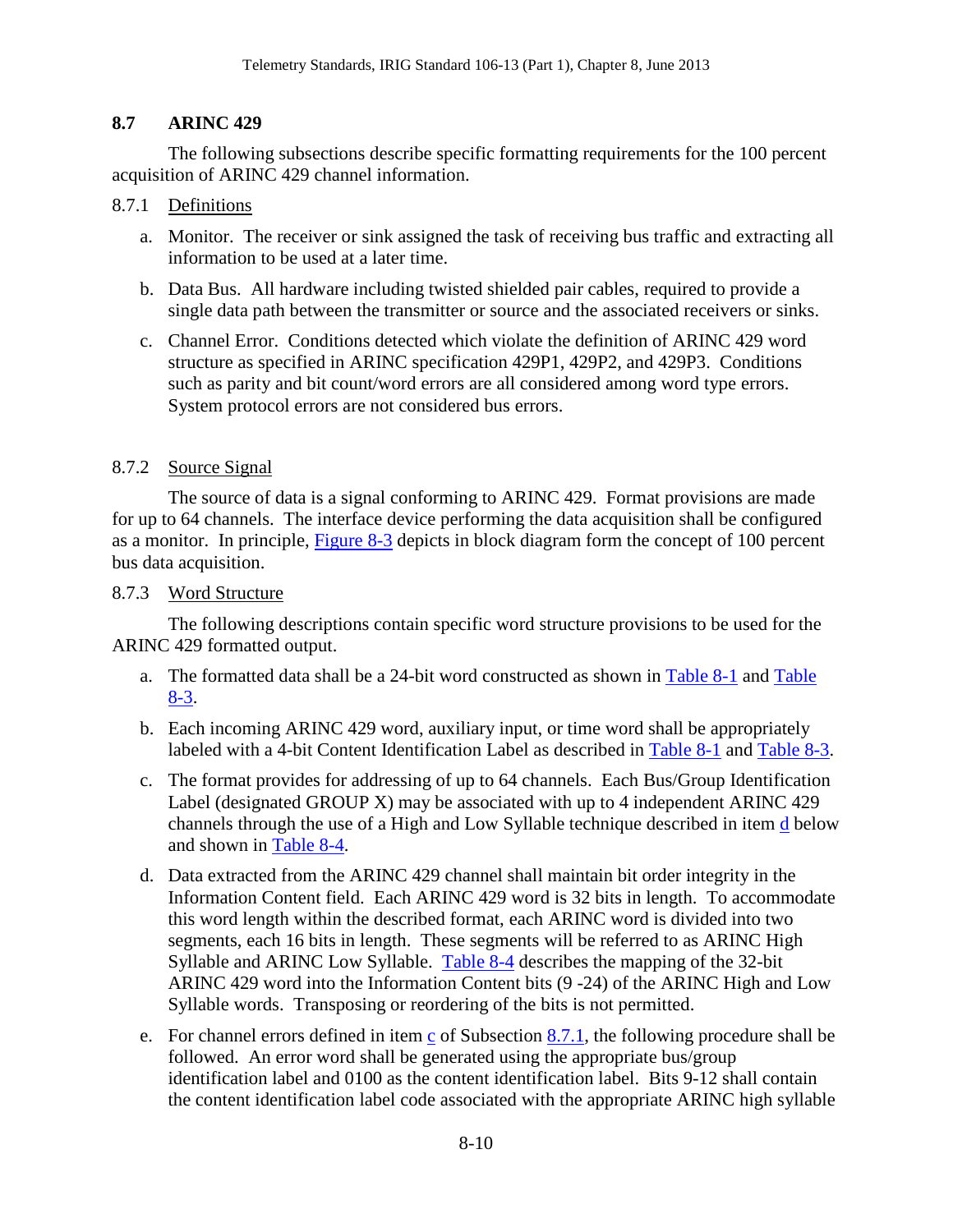channel, bits 13 - 16 shall contain the content identification label for the ARINC low syllable associated with that channel, and bits 17 - 24 are available for system level diagnostics and are not specified here. The next occurrence of that bus/group identification label coupled with those ARINC high and low syllable content identification labels shall contain the respective data extracted from the channel that was deemed to be in error. The information content bits, 9 - 24, of the formatted word shall contain the resulting 16-bit pattern syllables as extracted from the channel.

<span id="page-14-0"></span>

|                                              |                                  | Table 8-3. ARINC 429 Formatted Word Construction                           |  |  |  |  |
|----------------------------------------------|----------------------------------|----------------------------------------------------------------------------|--|--|--|--|
| <b>BIT POSITION</b>                          |                                  |                                                                            |  |  |  |  |
| 3<br>$\overline{2}$<br>$\overline{4}$<br>1   | 8<br>5<br>6<br>7                 | 22<br>23<br>9<br>10<br>11<br>12<br>24<br>21                                |  |  |  |  |
| P<br><b>GROUP</b>                            | <b>CONTENT</b>                   |                                                                            |  |  |  |  |
| <b>IDENT</b><br>$\mathbf{A}$                 | <b>IDENT</b>                     | <b>INFORMATION</b>                                                         |  |  |  |  |
| $R$ LABEL                                    | <b>LABEL</b>                     | <b>CONTENT</b>                                                             |  |  |  |  |
| I                                            |                                  |                                                                            |  |  |  |  |
| T                                            |                                  |                                                                            |  |  |  |  |
| Y                                            |                                  |                                                                            |  |  |  |  |
| <b>OR</b>                                    |                                  |                                                                            |  |  |  |  |
| <b>GROUP</b>                                 |                                  |                                                                            |  |  |  |  |
| <b>IDENT</b>                                 |                                  |                                                                            |  |  |  |  |
| <b>LABEL</b>                                 |                                  |                                                                            |  |  |  |  |
|                                              |                                  | a. Field Definition                                                        |  |  |  |  |
| <b>BIT</b>                                   |                                  | <b>BIT</b>                                                                 |  |  |  |  |
| 2 3 4<br>$\mathbf{1}$                        |                                  | 1234                                                                       |  |  |  |  |
|                                              |                                  |                                                                            |  |  |  |  |
| $0\,0\,0$<br>$\Omega$                        | <b>GROUP 1</b>                   | GROUP <sub>9</sub><br>1000                                                 |  |  |  |  |
| $0\;\;0\;\;1$<br>$\Omega$                    | <b>GROUP 2</b>                   | <b>GROUP 10</b><br>1 0 0 1                                                 |  |  |  |  |
| $\Omega$<br>$0\quad1\quad0$                  | <b>GROUP 3</b>                   | <b>GROUP 11</b><br>$1 \; 0 \; 1$<br>$\theta$                               |  |  |  |  |
| $0 \; 1 \; 1$<br>$\Omega$                    | <b>GROUP 4</b>                   | <b>GROUP 12</b><br>$\Omega$ 1                                              |  |  |  |  |
| $\theta$<br>1 0 0                            | <b>GROUP 5</b>                   | <b>GROUP 13</b><br>10<br>$\theta$<br>1                                     |  |  |  |  |
| $1 \t0 \t1$<br>$\Omega$<br>1 1 0<br>$\Omega$ | <b>GROUP 6</b><br><b>GROUP 7</b> | <b>GROUP 14</b><br>1 0<br>$\overline{1}$<br><b>GROUP 15</b><br>$\Omega$    |  |  |  |  |
| 111<br>$\theta$                              | <b>GROUP 8</b>                   | <b>GROUP 16</b><br>1 1 1 1                                                 |  |  |  |  |
|                                              |                                  |                                                                            |  |  |  |  |
|                                              |                                  | b. ARINC 429 Bus/Group Identification Label Definition; Bits (1) 2, 3, & 4 |  |  |  |  |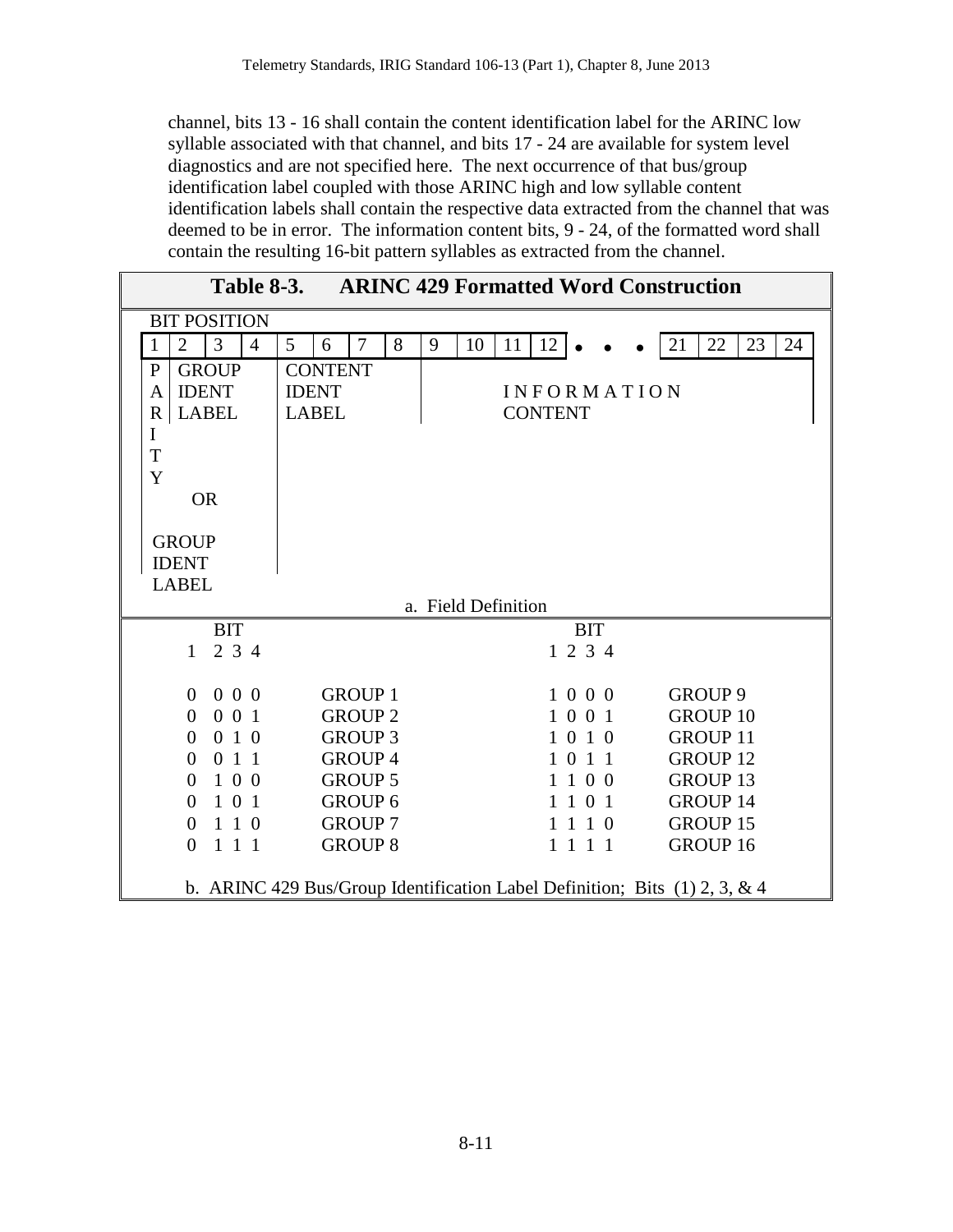| BIT<br>5 6 7 8 |                  | BIT<br>5 6 7 8  |                           |
|----------------|------------------|-----------------|---------------------------|
| 1 1 1 1        | High Syllable #4 | 0111            | <b>TIME - HIGH ORDER</b>  |
| 1 1 1 0        | Low Syllable #4  | 0110            | <b>TIME - LOW ORDER</b>   |
| 1 1 0 1        | High Syllable #3 | 0101            | <b>TIME - MICROSECOND</b> |
| 1 1 0 0        | Low Syllable #3  | 0100            | <b>ERROR</b>              |
| 1 0 1 1        | High Syllable #2 | $0 \t0 \t1 \t1$ | <b>USER DEFINED</b>       |
| 1010           | Low Syllable #2  | $0\; 0\; 1\; 0$ | <b>USER DEFINED</b>       |
| 1 0 0 1        | High Syllable #1 | 0 0 0 1         | <b>FILL WORD</b>          |
| 1000           | Low Syllable #1  | $0\; 0\; 0\; 0$ | <b>BUFFER OVERFLOW</b>    |

<span id="page-15-1"></span>

## <span id="page-15-0"></span>8.7.4 Time Words

If time tagging of the occurrence of ARINC 429 messages is necessary to satisfy user requirements, the time words shall immediately follow the ARINC Low Syllable word in the following order:

- a. High-order time
- b. Low-order time
- c. Microsecond time.